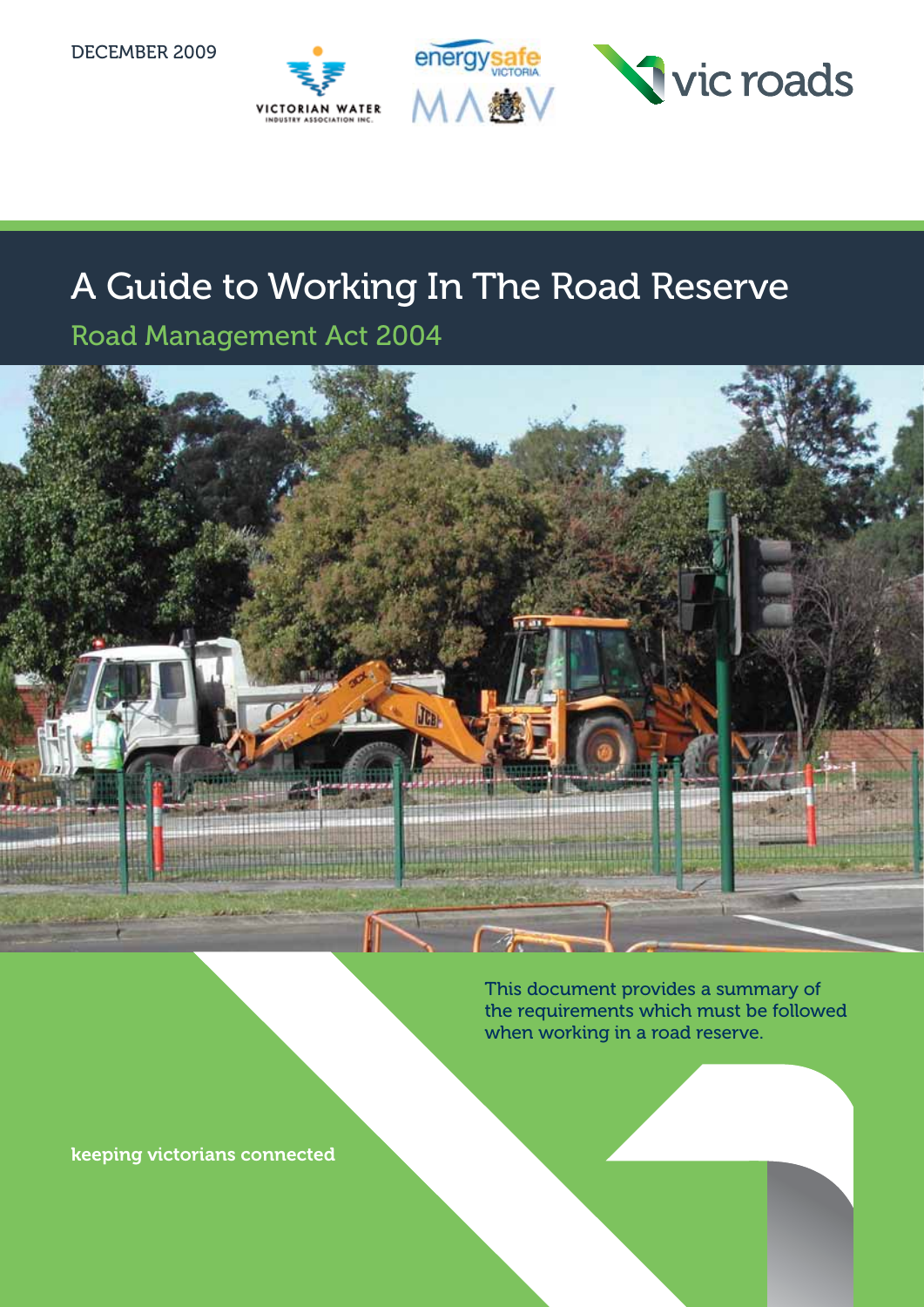### <sup>2</sup> Consent Process

### Working in the Road Reserve?

You must obtain consent from the Coordinating Road Authority unless you are exempt under the Road Management (Works & Infrastructure) Regulations 2005. This guide provides essential information for anyone proposing to work in the road reserve. Flow Chart 1 below will help determine whether you must obtain consent for the works or an exemption applies.

### Flow Chart 1

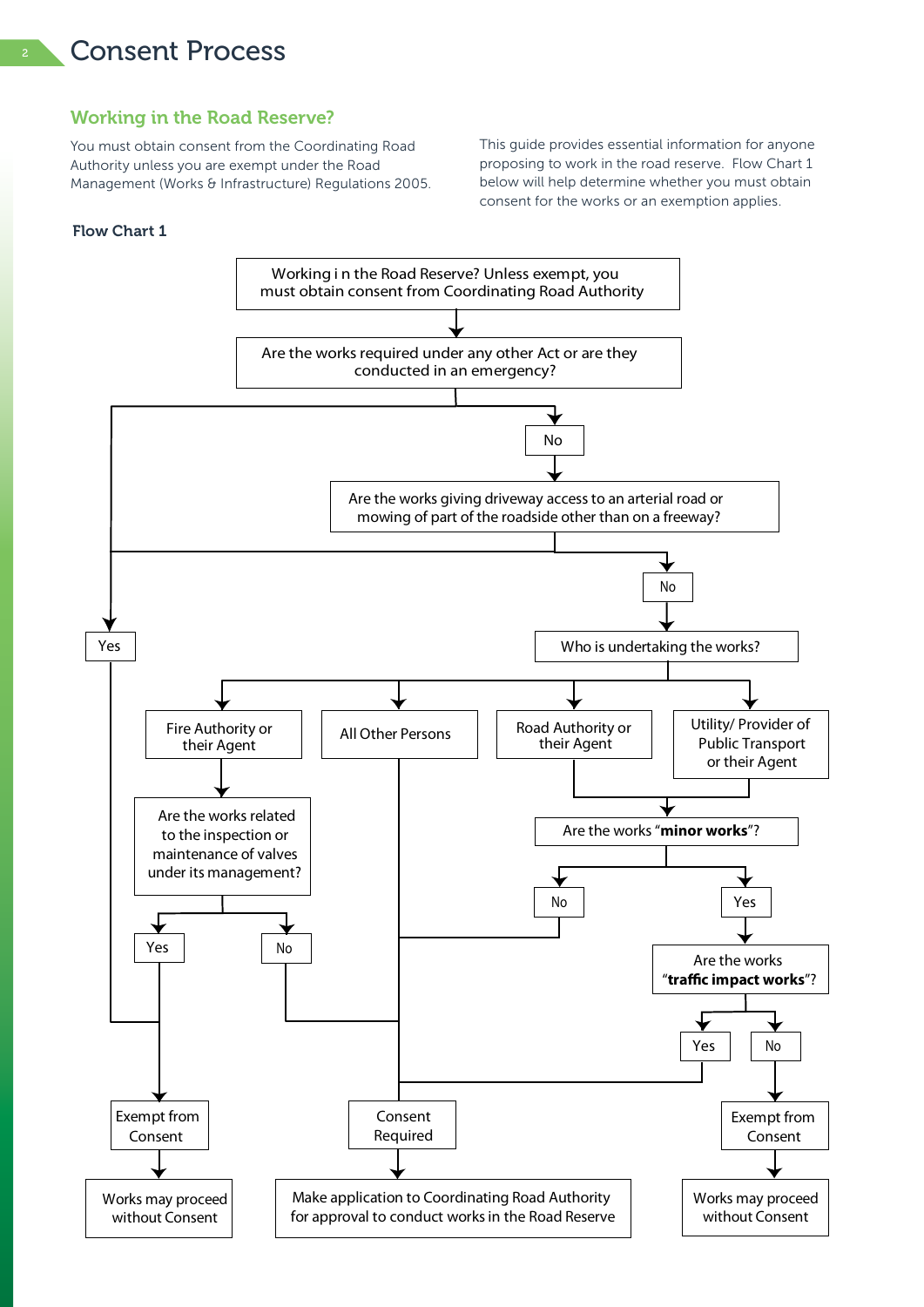### "Minor works" are:

- (a) works consisting of—
	- (i) the installation, repair or maintenance of aerial cables or other overhead non-road infrastructure;  $\bigcap$
	- (ii) the connection of a consumer to a service provided by, or intended to be provided by, a utility- other than supply extension works;
- (b) works consisting of the repair or maintenance of street lighting;
- (c) works consisting of the excavation of—
	- (i) any part of a road other than a roadway, pathway or shoulder; or
	- (ii) an area of a roadway, pathway or shoulder not exceeding 8.5 square metres;
- (d) works consisting of using an access hole for the purpose of accessing, repairing or maintaining infrastructure under a road;
- (e) works consisting of the installation, repair or maintenance of traffic control items carried out in accordance with the Road Safety Act 1986 and the regulations made under that Act;
- (f) works consisting of—
	- (i) the repair or maintenance of poles; or
	- (ii) the replacement or relocation of a single pole in an urban area (not being part of a replacement or relocation of two or more consecutive poles); or
	- (iii)the replacement or relocation of not more than three poles in an area other than an urban area (not being part of a replacement or relocation of more than three consecutive poles);
- (g) works consisting of the pruning of a tree or other vegetation;
- (h) works consisting of the removing of a tree or other vegetation—
	- (i) by a road authority or an agent of a road authority; or
	- (ii) by a utility or an agent of a utility, a provider of public transport or an agent of a provider of public transport in accordance with an Act other than the Road Management Act 2004;
- (i) works, other than works referred to above, conducted for the purpose of repair, inspection, operation or testing of an asset or for the purposes of a survey—

but does not include works that consist of, or include —

- (j) the excavation of an area of a roadway, pathway or shoulder that exceeds 8.5 square metres; or
- (k) works within a road reserve on or in the vicinity of a level crossing within the meaning of section 221U of the Transport Act 1983.

(Road Management (Works & Infrastructure) Regulations 2005: Regula- $TION A - DFEINITIONS$ 

### What are 'traffic impact works'?

"Traffic Impact Works" means works—

- (a) conducted—
	- (i) on a freeway; or
	- (ii) on an arterial road and that require the deviation of vehicular traffic into an on-coming traffic lane; or
	- (iii) in a clearway when it is in operation; or
	- (iv) on, or partly on, or that affect, a bridge or other structure; or
- (b) that require the closure to vehicular traffic of a part of a roadway for a continuous period of more than twelve hours or for more than 24 hours in seven days; or
- (c) that require the deviation (to a different road), replacement or cancellation of a tram or bus operated by a provider of public transport; or
- (d) that cause a significant delay to a tram or bus operated by a provider of public transport; or
- (e) that have a significant impact on access to a bus stop or tram stop; or
- (f) that cause a significant delay to traffic on an arterial road or municipal road; or
- (g) conducted in circumstances to which a declaration under regulation 4A applies

(Road Management (Works & Infrastructure) Regulations 2005: Regulation 4 - Definitions)

### What are 'supply extension works'?

"Supply extension works" means the connection of a consumer to a service provided, or intended to be provided, by a utility—

- (a) in an urban area by means of—
	- (i) underground works over a distance exceeding 100 metres; or
	- (ii) overhead works involving the installation of more than one additional pole;
- (b) in any other area, by means of—
	- (i) underground works over a distance exceeding 300 metres; or
	- (ii) overhead works involving the installation of more than three additional poles;

(Road Management (Works & Infrastructure) Regulations 2005: Regulation 4 - Definitions)

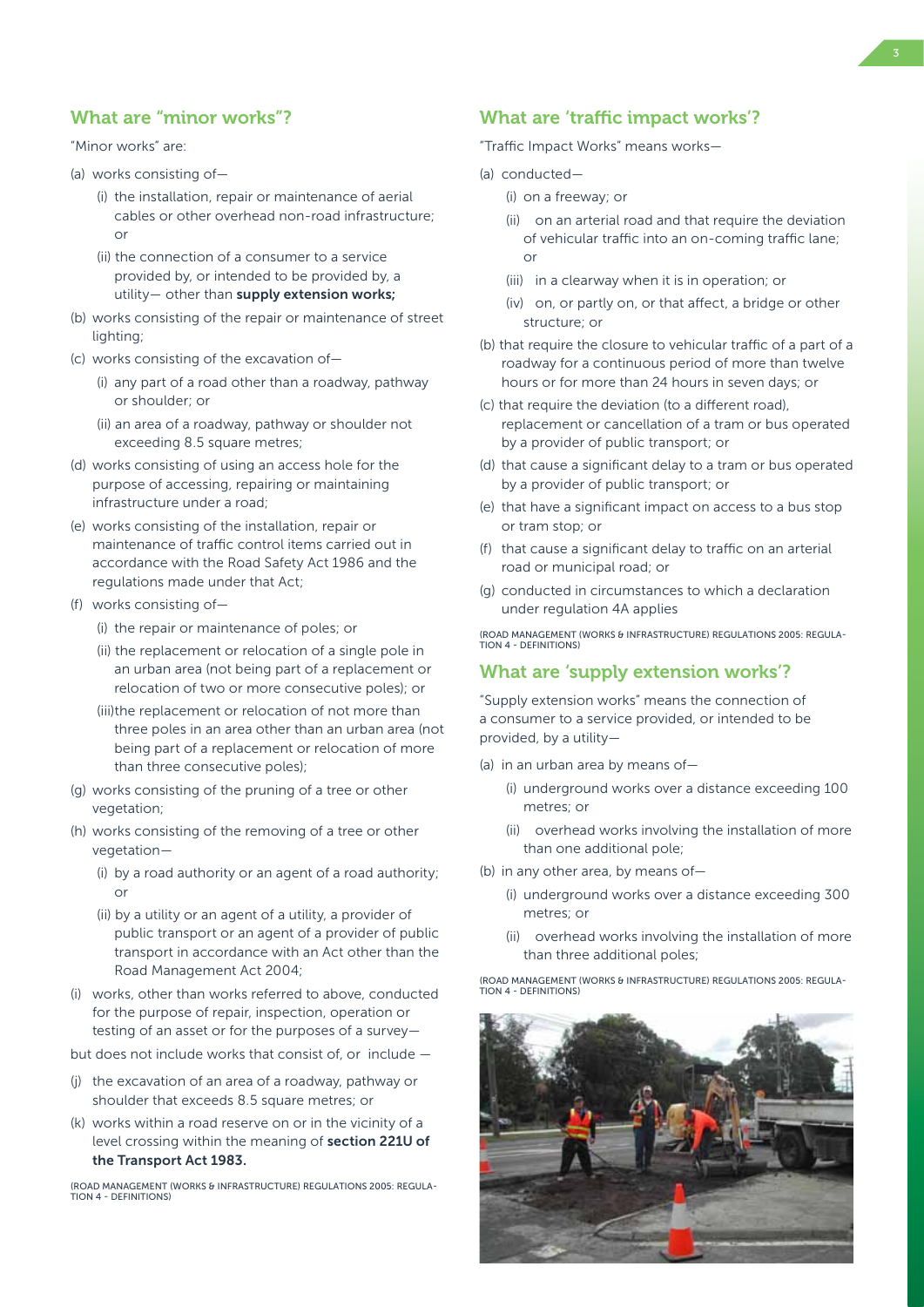### Required to apply for Consent?

A Consent application form must be completed and submitted to the Coordinating Road Authority.

### To whom do you need to submit your application for consent?

An application for consent to conduct work in a road reserve must be made to the **Coordinating** Road Authority for that road. If you are unsure, it is recommended that you contact either VicRoads or the Local Council. Further information is also available from the VicRoads web site at www.vicroads.gov.au.

### How should you pay your consent application fees?

Consent application fees are expected to be paid in full to the Coordinating Road Authority at time of lodgement of the application form.

A Coordinating Road Authority may issue invoices (under its normal commercial terms) to a Utility that has a large number of applications.

### What do you need to include on your application for consent?

Samples of the common application for consent forms are shown on the back of this Guide and it is recommended that they be used when making your application to the Coordinating Road Authority. The forms outline the details that are required and when completed in full, will supply sufficient information to allow the Coordinating Road Authority to assess your application.

When completing the form it is important to:

- a) describe the type of activities you intend to undertake including:
	- (i) the location of the works and nearby road and non-road infrastructure;
	- (ii) the scope and type of work;
	- (iii)the proposed timing of the works; and
	- (iv)the proposed methods of minimising the effects of the work on any road infrastructure, road safety and/or traffic operations (traffic management);
- b) confirm advice has been provided to utilities and providers of public transport whose assets might be affected by the proposed works;
- c) confirm the process of consultation with others (such as abutting land owners) likely to be significantly affected by the proposed works; and
- d) where appropriate, confirm that health and safety risks associated with the proposed works and the ongoing operation of the proposed infrastructure have been considered.

(Code of Practice for Management of Infrastructure in Road Reserves – Clause 35)

Copies of the application form can be obtained from VicRoads Regional offices, Local Council offices or downloaded from the VicRoads and Council web sites.

### Do you need other approvals before commencing work in a road reserve?

In addition to obtaining consent from the Coordinating Road Authority, you may require other separate approvals.

Further information is provided on page 7 of this Guide.

### What fees are payable when you lodge an application for consent?

|                                         | Works, other than minor<br>works                                                     |                                                              | Minor works                                           |                                                              |
|-----------------------------------------|--------------------------------------------------------------------------------------|--------------------------------------------------------------|-------------------------------------------------------|--------------------------------------------------------------|
|                                         | on roadway,<br>shoulder or<br>pathway<br>(see Note 1)                                | not on<br>roadway,<br>shoulder or<br>pathway<br>(see Note 2) | on roadway,<br>shoulder or<br>pathway<br>(see Note 1) | not on<br>roadway,<br>shoulder or<br>pathway<br>(see Note 2) |
| Freeway                                 | 45 fee units                                                                         | 32 fee units                                                 | 25 fee units                                          | 10 fee units                                                 |
| Arterial road                           | 45 fee units                                                                         | 25 fee units                                                 | 11.5 fee units                                        | 10 fee units                                                 |
| Other roads.<br>speed over<br>$50$ km/h | 45 fee units                                                                         | 25 fee units                                                 | 11.5 fee units                                        | 5 fee units                                                  |
| (see Note 3)                            |                                                                                      |                                                              |                                                       |                                                              |
| Other roads,<br>speed under<br>50km/h   | 20 fee units                                                                         | 5 fee units                                                  | 11.5 fee units                                        | 5 fee units                                                  |
| (see Note 3)                            |                                                                                      |                                                              |                                                       |                                                              |
|                                         | As at 1 July 2009: 1 fee unit = $$11.69$ (fee units are reviewed annually on 1 July) |                                                              |                                                       |                                                              |

*Notes*

*1. Conducted on,or on any part of, the roadway, shoulder or pathway*

*2. Not conducted on,or on any part of, the roadway, shoulder or pathway*

*3. Municipal road or non arterial State road*

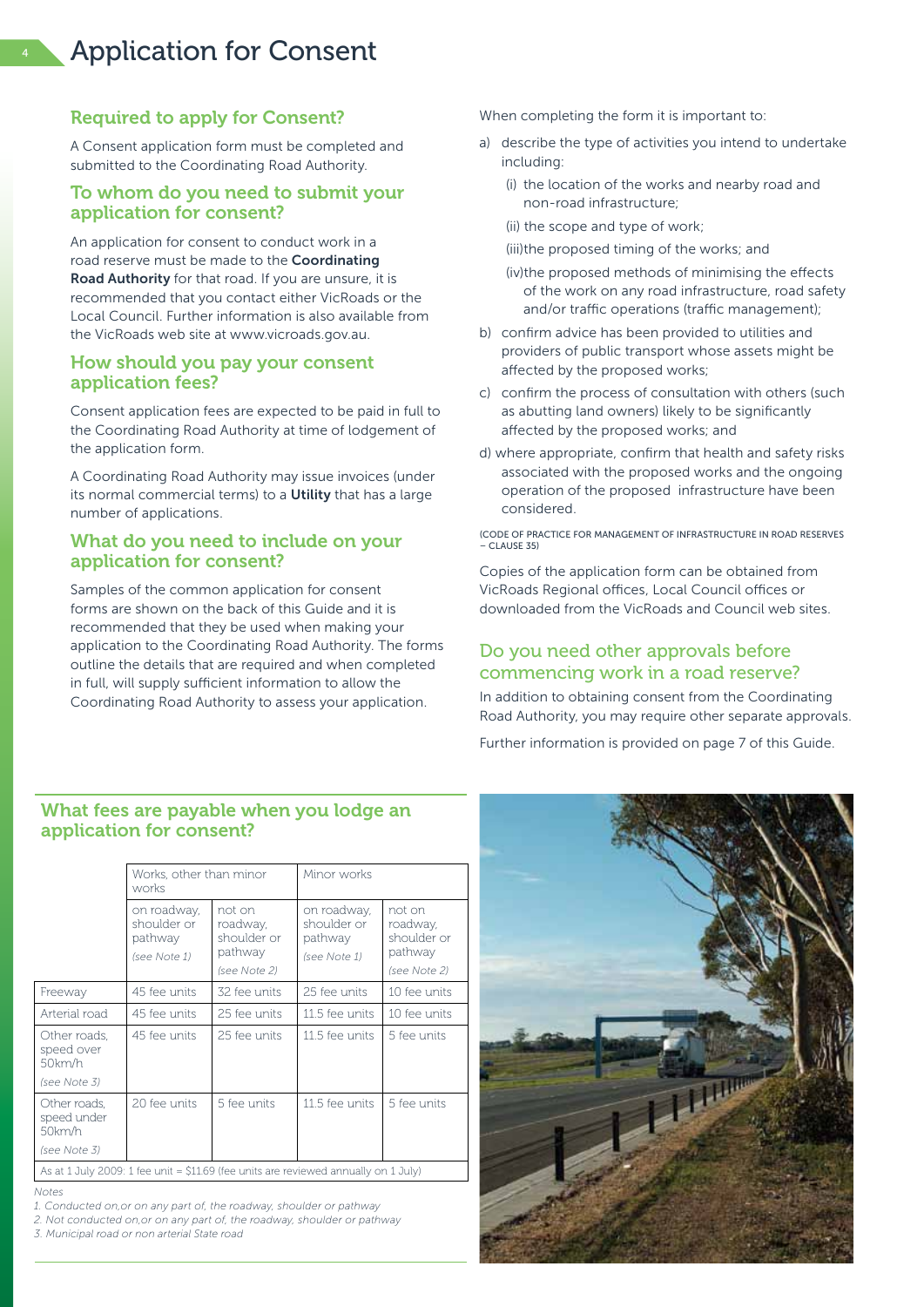### What must you do if your works affect other infrastructure in the road reserve?

An infrastructure manager or works manager must give notice to any other infrastructure manager or works manager responsible for any infrastructure in the area which could be affected by any proposed installation of infrastructure or related works on a road or the road reserve of any road. In doing so, the infrastructure manager or works manager must negotiate in good faith so as to minimise any adverse effects on any other road or non-road infrastructure.

This does not apply if the proposed installation of infrastructure or related works are necessary because of an emergency, but the infrastructure manager or works manager must advise any other infrastructure manager or works manager responsible for road or nonroad infrastructure in the area as soon as is reasonably practicable.

(Road Management Act, Schedule 7– Clause 8)

This means that if you are likely to impact on someone else's infrastructure, you must tell them before you commence the works.

### Is a Traffic Management Plan necessary to undertake works on a road?

Section 99A (3) of the Road Safety Act 1986 states that a person undertaking works in the road reserve must have in operation a traffic management plan.

Guidance in preparing Traffic Management Plans can be found in the Code of Practice for Worksite Safety—Traffic Management.

A copy of the traffic management plan must be retained at the worksite at all times when workers are present.

### Should Risk Management Plans be prepared?

Road Authorities, Infrastructure Managers or works managers who are undertaking works in the road reserve may prepare a risk management plan to identify risk mitigation measures they intend to adopt when carrying out works in road reserves. The plan should be developed in accordance with the approach outlined in AS/NZS 4360: 2004 Risk Management. The major risk areas to be managed are:

- (a) safety of all users of the road reserve, workers and the public;
- (b) the integrity of road infrastructure;
- (c) traffic disruption;
- (d) any adverse effects on the future development of both road and non-road infrastructure; and
- (e) the effective and efficient delivery of utility and public transport services.

Guidance undertaking risk assessments and preparing risk management plans can be found in the Code of Practice for Worksite Safety—Traffic Management.

(Code of Practice for Management of Infrastructure in Road Reserves - Clause 34)

### Definitions:

- Coordinating Road Authority— In relation to a road, means the Road Authority which has the responsibility to coordinate works in the road reserve. As a general rule, for Freeways and Arterial Roads it is VicRoads, for municipal roads it is the local Municipal Council and for roads in National and State Parks and State Forests, it is the Department of Sustainability and Environment.
- Responsible Road Authority- In relation to a road, means the Road Authority which has operational responsibility for the road. This is further defined in section 37 of the Road Management Act.
- Road— includes land declared under section 11 of the Road Management Act, a public highway and ancillary areas. It includes the reserve from boundary line to boundary line.
- Infrastructure Manager— In relation to road infrastructure, the responsible road authority. In relation to non road infrastructure (e.g water mains, gas mains, power lines, tram lines etc.), the person or body that is responsible for its provision, installation, maintenance or operation.
- Works Manager— Is any person or body that is responsible for the conduct of works in, on or under the road. For example, a contractor engaged by a Road Authority, Utility, Provider of Public Transport or private person.
- Utility- Is the entity which provides, or intends to provide, water, sewerage, drainage, gas, electricity, telephone, telecommunications or other like service.
- Provider of Public Transport includes a rail corporation, a train operator, a tram operator or a person providing a regular passenger service (e.g a bus operator)

(Road Management Act - Section 3 Definitions)

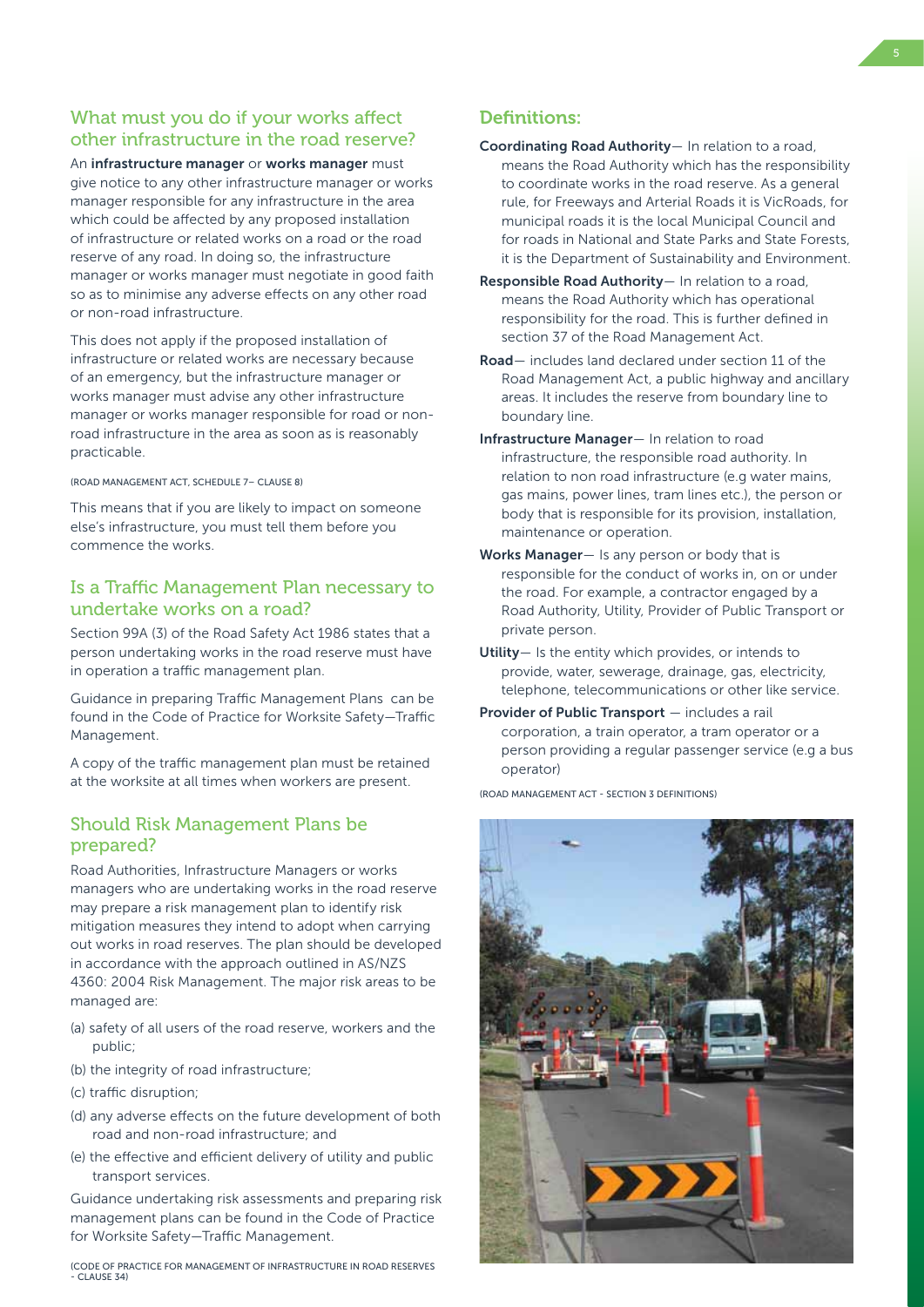### Consideration of the Application for Consent by a Coordinating Road Authority

The Coordinating Road Authority must make a decision within the prescribed time otherwise consent is deemed to have been given.

### What conditions can be placed on consent?

- (6) A coordinating road authority may, having regard to the works and infrastructure management principles, give its consent subject to any reasonable conditions relating to the conduct of the proposed works which the coordinating road authority considers appropriate.
- (7) Conditions of consent may include conditions relating to
	- (a) the location of any proposed infrastructure;
	- (b) the timing of any works;
	- (c) the use of any infrastructure.

(Road Management Act Schedule 7, Clause 16, (6) & (7))

### What conditions cannot be placed on consent?

- (1) A coordinating road authority must not impose on a consent given under section 63(1) of the Road Management Act 2004—
	- (a) a condition relating to visual amenity or aesthetics unless the condition relates to road infrastructure;
	- (b) a condition relating to the technical design of, or the equipment or techniques used in the installation of, a service provided by a utility, or a provider of public transport;
	- (c) a condition that is not reasonably relevant to the conduct of the works;
	- (d) a condition requiring non-road infrastructure that would normally be placed above ground to be placed under a road;
	- (e) a condition relating to environmental impact considerations other than in relation to the matters referred to in clause 14 of Schedule 7 to the Road Management Act 2004;
	- (f) a condition requiring an indemnity other than an indemnity in respect of the conduct of the works that does not extend beyond a 12 month warranty period.
- (2) A coordinating road authority must not impose on a consent given to a utility or a provider of public transport under section 63(1) of the Road Management Act 2004 a condition relating to financial security in respect of the conduct of the works, other than an indemnity in respect of the conduct of the works that does not extend beyond a 12 month warranty period.

(Road Management (Works & Infrastructure) Regulations 2005— Regulations 14, (1) & (2))

### Dispute Resolution process between a Utility and a Road Authority

Section 125 of the Road Management Act 2004 provides that any dispute arising between a road authority and a utility or provider of public transport is to be determined by the relevant Minister and the relevant utility or provider of public transport Minister or their joint nominees, having regard to the works and infrastructure management principles.

From a practical perspective, utilities, providers of public transport and road authorities are encouraged to adopt the dispute resolution process outlined in clause 72 of the Code of Practice for Management of Infrastructure in Road Reserves. Every endeavour should be made to resolve disputes as quickly as possible with each party expected to bear its own costs.

(Code of Practice for Management of Infrastructure in Road Reserves - Clause 72)

### Do you wish to control traffic through your work site?

If you have assessed worksite safety in accordance with the Code of Practice for Worksite Safety - Traffic Management and need to utilise a traffic control device to control traffic through your worksite then you will require authorisation in accordance with the new *Road Safety (Traffic Management) Regulations 2009*. This authorisation can take the form of a direct authorisation under the Regulations or a 'Memorandum of Authorisation' (MoA) from the appropriate road authority. This MoA is separate from the Road Management Act consent for works.

Works managers conducting works on behalf of a utility or provider of public transport may use:

- works advisory devices, hand-held stop signs, works zone parking signs and temporary works speed-limit signs (no lower than 40km/h) without an MoA, provided the devices are part of the traffic management plan; and
- any other traffic control device, subject to an MoA from VicRoads.

Persons conducting works on behalf of a municipal Council may use minor traffic control devices and temporary works speed-limit signs (no lower than 40km/h) on a road or part of a road for which the council is the responsible road authority.

#### Otherwise<sup>.</sup>

- $\blacksquare$  the use of a major traffic control device (such as temporary traffic signals) requires an MoA from VicRoads; and
- the use of a minor traffic control device requires an MoA from the coordinating road authority for the road.

Please contact your VicRoads Regional office for application requirements.

(Road Safety (Traffic Management) Regulations 2009)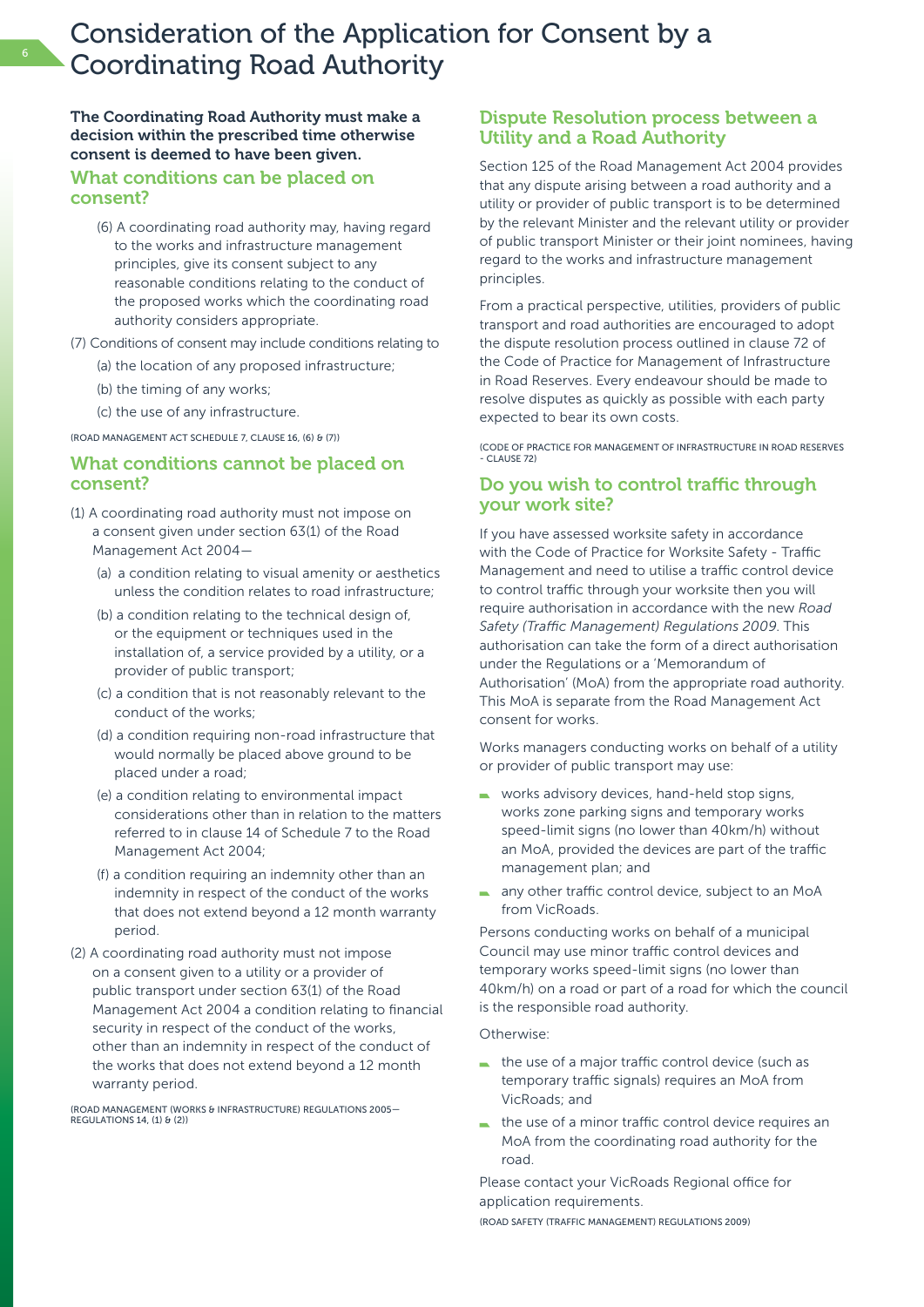### Do you need other approvals before commencing work in a road reserve?

Before works commence within the road reserve, infrastructure managers and works managers should ascertain if any other approvals are required.

Issues which may require separate approvals include:-

- Vegetation removal—Department of Sustainability and Environment or the local Municipal Council
- Planning Permit—Local Council Planning Scheme
- Driveways on Arterial Roads—Planning Permit from Local Council
- Working under power lines— Local electricity supply company

### What must you do when planning works near utility services?

Before commencing works within the road reserve, infrastructure managers and works managers should plan for the safe conduct of their works by:

 $\Box$  lodging an enquiry with Dial Before You Dig on line at *dialbeforeyoudig.com.au* or by calling 1100. Infrastructure managers who are registered with Dial Before You Dig and have underground assets in the area where you are proposing to work will automatically be advised and you will receive plans and other relevant information directly from the infrastructure manager.



obtaining a copy of the "No Go Zone" rules and regulations when working close to overhead powerlines. The rules are available from WorkSafe Victoria or Energy Safe Victoria (ESV). Further information can be obtained from ESV at 1800 800 158 or from the organisation's website at *esv.vic.gov.au*





Flow Chart 2: Consideration of the application

Application for Consent Received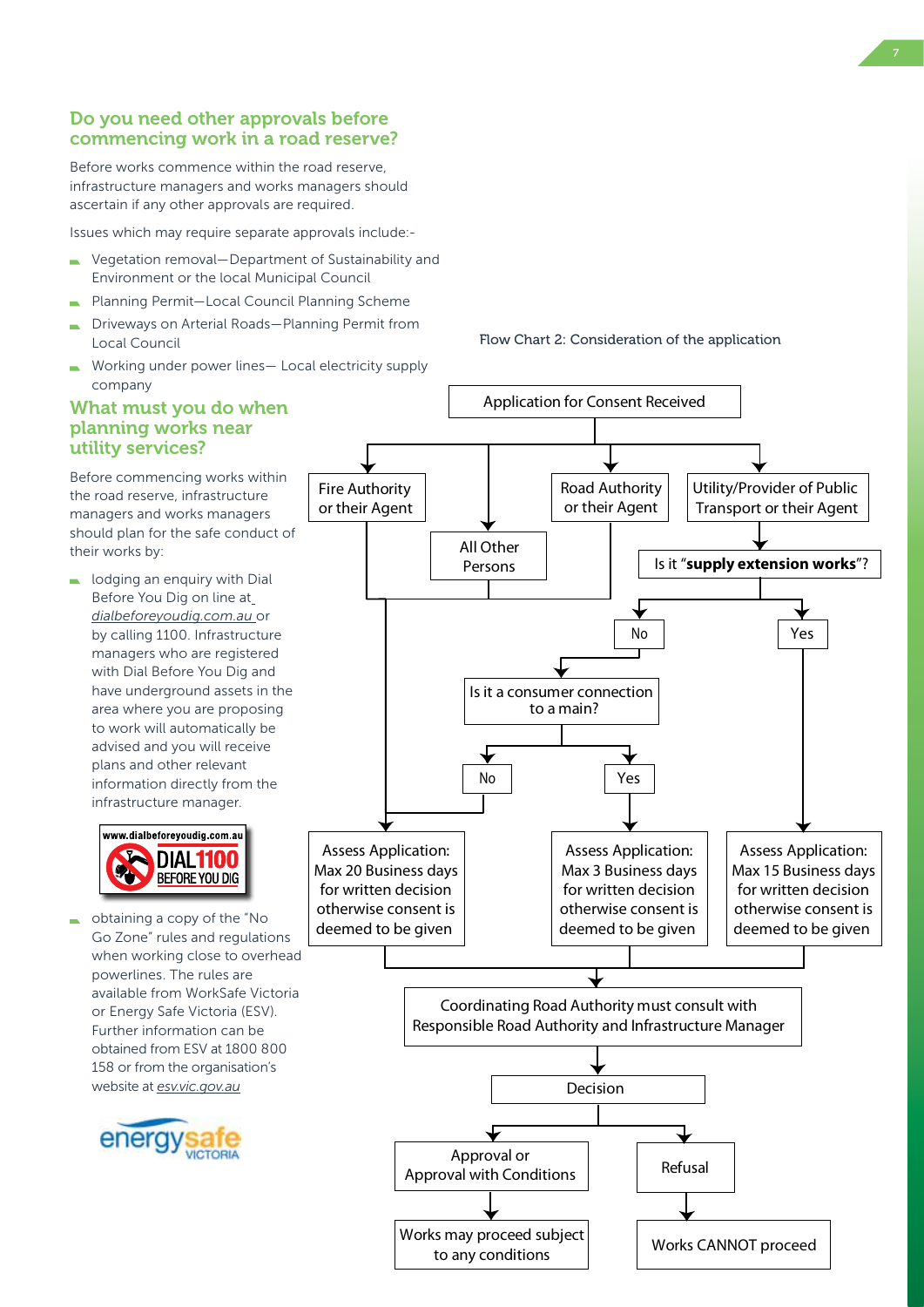### 8 Conducting Works in a Road Reserve

#### Do you need to consult with the public?

If you are an infrastructure manager or works manager who is proposing to install non-road infrastructure or conduct related works which are likely to significantly affect—

(a) occupiers or owners of property near the road; or (b) a class of road users or another section of the public. You should conduct appropriate consultation with the persons likely to be significantly affected.

(Road Management Act – Schedule 7, Clause 10)

### Do you need to notify the owners of other infrastructure of your works in the road reserve?

An infrastructure manager or works manager must give notice to any other infrastructure manager or works manager responsible for any non-road infrastructure in the area which could be affected by any proposed installation of infrastructure or related works on a road or the road reserve of any road.

The infrastructure manager or works manager must negotiate in good faith so as to minimise any adverse effects on any other non-road infrastructure.

An easy way to contact owners of underground infrastructure is to lodge an enquiry with Dial Before You Dig (see page 7 for more information).

If the proposed installation of infrastructure or related works are necessary because of an emergency, the infrastructure manager or works manager must advise any other infrastructure manager or works manager responsible for non-road infrastructure in the area which could be affected about the installation of non road infrastructure or related works as soon as is reasonably practicable.

This requirement does not apply if an exemption under the regulations applies.

(Road Management Act – Schedule 7, Clause 8)

### Does the consent you obtained from the Coordinating Road Authority expire?

Your application form proposed that the works be undertaken between a start and an end date. Consent, with or without conditions, will have been given based on the information provided on the application form so in effect the consent approval will expire when the end date is passed. If you wish to extend consent beyond the end date you will need to negotiate with the Coordinating Road Authority.

### What are the legislative obligations of Infrastructure Managers and Works Managers?

- (1) An infrastructure manager or a works manager must have regard to the principles specified in this clause in the provision of non-road infrastructure on roads.
- (2) The primary purpose of a road is use by members of the public and authorised uses must be managed as far as is reasonably practicable in such a way as to minimise any adverse impacts on the primary purpose.
- (3) Without limiting the generality of sub-clause (2), authorised uses must be managed so as to—
	- (a) minimise any damage to roads and road infrastructure;
	- (b) ensure that any works necessary for the provision of non-road infrastructure are conducted as quickly as practicable;
	- (c) minimise any disruption to road users;
	- (d) minimise any risk to the safety and property of road users and the public generally;
	- (e) facilitate the design and installation of infrastructure which minimises any risk to the safety of road users;
	- (f) ensure that the road and any other infrastructure is reinstated as nearly as practicable to the condition existing before the works necessary for the provision of the non-road infrastructure were conducted;
	- (g) protect and preserve existing significant roadside vegetation and sites of biological significance within the road reserve.

(Road Management Act – Schedule 7, Clause 14)

### How must you conduct the works?

An infrastructure manager or works manager must—

- (a) if practicable, use methods which do not involve excavating or breaking up the surface of a roadway or pathway or interfering with infrastructure in preference to methods that do;
- (b) if it is necessary to excavate or break up the surface of a roadway or pathway, the works should be conducted—
	- (i) at a time and in a manner to minimise as far as is reasonably practicable inconvenience to road users and other persons; and
	- (ii) so as to minimise long term damage or disruption;
- (c) as far as is practicable, reinstate at its own cost the roadway or pathway or infrastructure to the standard before the works were commenced.

(Road Management Act – Schedule 7, Clause 5)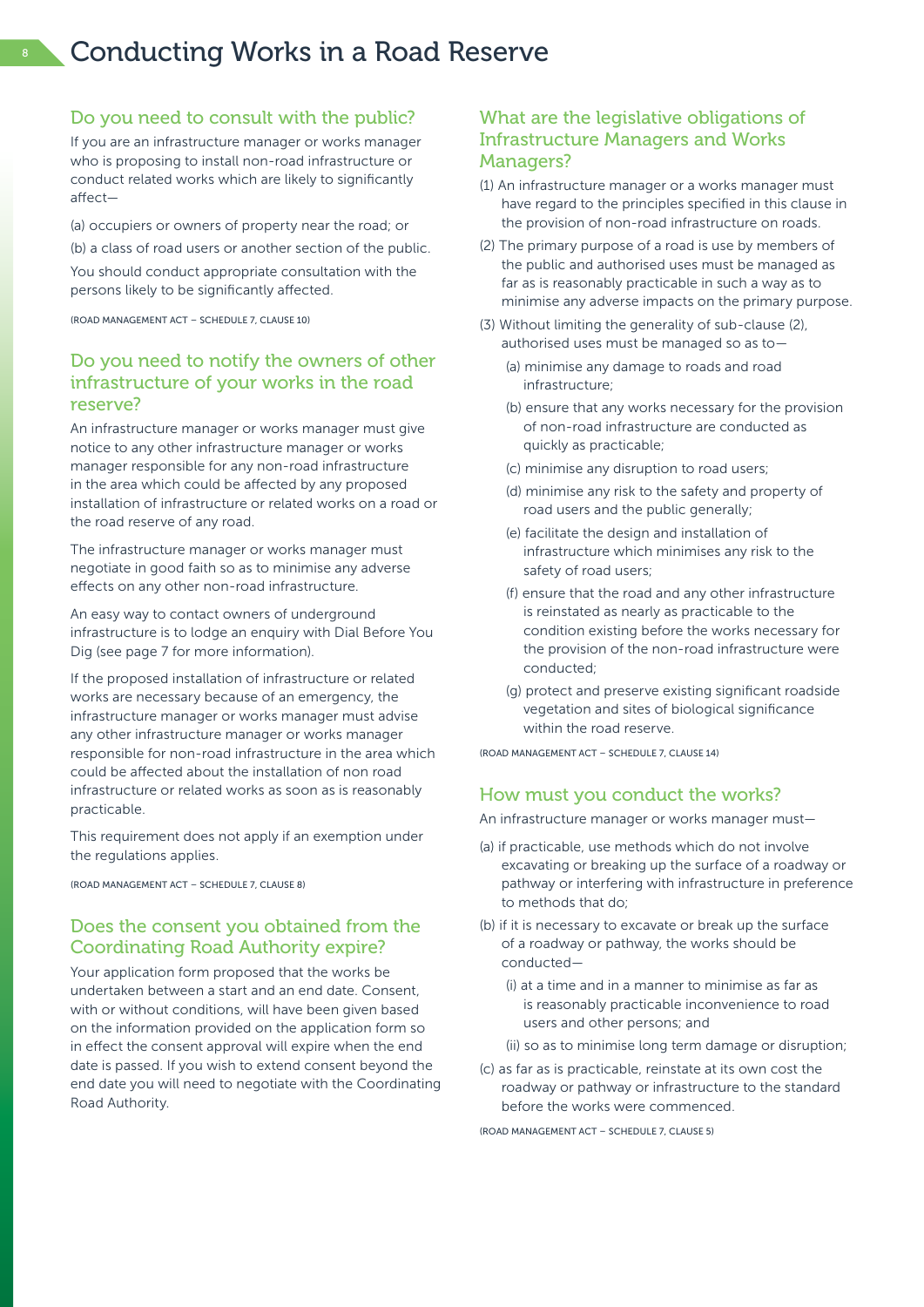### Do you need a Traffic Management Plan to undertake works in a road?

Section 99A (3) of the Road Safety Act 1986 states that a person undertaking works on the road must have in operation a traffic management plan.

(Road Safety Act 1986 – Section 99A)

Guidance in preparing Traffic Management Plans can be found in the Code of Practice for Worksite Safety—Traffic Management.

A copy of the traffic management plan must be retained at the work site at all times when workers are present.

### What are your reinstatement obligations?

In completing the works, the works manager must after the works are completed reinstate the roadway, pathway or area of roadside to the standard before the works were commenced—

- (a) as promptly as is reasonably practicable;
- (b) as nearly as is reasonably practicable to an equivalent standard of quality and design; and
- (c) so as to ensure that any feature to assist persons with a disability is restored.

#### (Road Management Act – Schedule 7, Clause 12)

Each project requires individual consideration and the timing of permanent reinstatement works, where reasonably practicable, should be agreed with the coordinating road authority before the project commences. For example -

- on a busy urban road, temporary reinstatement of any disturbed roadway, pathway or shoulder may be required at the completion of each day's work and the permanent reinstatement to follow the completion of the works;
- on the roadside of lightly trafficked rural roads, it may be agreed that permanent reinstatement can be completed within a longer timeframe, provided the worksite is maintained by the works manager in a condition that is safe for workers and road users at all times.

#### (Code of Practice for Management of Infrastructure in Road Reserves CLAUSE 56

For utility or public transport works involving an extended period of time or significant lengths of roadway, pathway or shoulder (e.g mains replacement works), it may be appropriate to carry out temporary reinstatement works (to standards agreed by the coordinating road authority) at the end of each day's work, and then carry out all permanent reinstatement works following completion of these works. Permanent reinstatement works should generally be completed within two, and no later than three, months. In some circumstances, it may be considered cost efficient to complete a large quantity of reinstatements in a single mobilisation rather than to do them on an adhoc basis. Such a practice would cause less inconvenience to road users, residents and businesses.

### What if you wish to change the hours of work or days of working on your consent application form?

The Coordinating Road Authority assesses the application based on the information provided. If there is a need to change the timing details, you should advise the Coordinating Road Authority as soon as possible so it can reassess the application. Timing issues generally relate to impact on the community, traffic or significant local events.

If consent has already been given, it may be possible to negotiate a change to the consent approval without the need for a new application.

### What are the reinstatement standards required for works on roads?

The infrastructure manager or works manager will be responsible for arranging permanent reinstatement, and works should be carried out in accordance with generally accepted, quality assured specifications. Roads, footpaths and other parts of the road reserve are built with different materials depending on factors such as vehicle types, vehicle volumes, type of road use and geographic location. Road authorities should make their reinstatement requirements available to infrastructure managers and works managers when consent is given. If the road authority does not provide its own reinstatement requirements, infrastructure managers and works managers are referred to AUSPEC#2 Section 306 for reinstatement works on local municipal roads and VicRoads Standard Specification Section 706 for reinstatement works on arterial roads. The provisions of a specification may be extended or varied by agreement between the parties, before works commence.

(Code of Practice for Management of Infrastructure in Road Reserves - Clause 56)

The works manager has an obligation to reinstate to a standard as nearly as is reasonably practicable to an equivalent standard of quality and design as was there before the works commenced.

(Road Management Act – Schedule 7, Clause 12)

If reinstatement is not completed satisfactorily, a coordinating road authority may recover costs reasonably incurred in conducting rectification works from the infrastructure manager or works manager that failed to comply with its reinstatement requirements.

(Road Management Act, Schedule 7, Clause 19)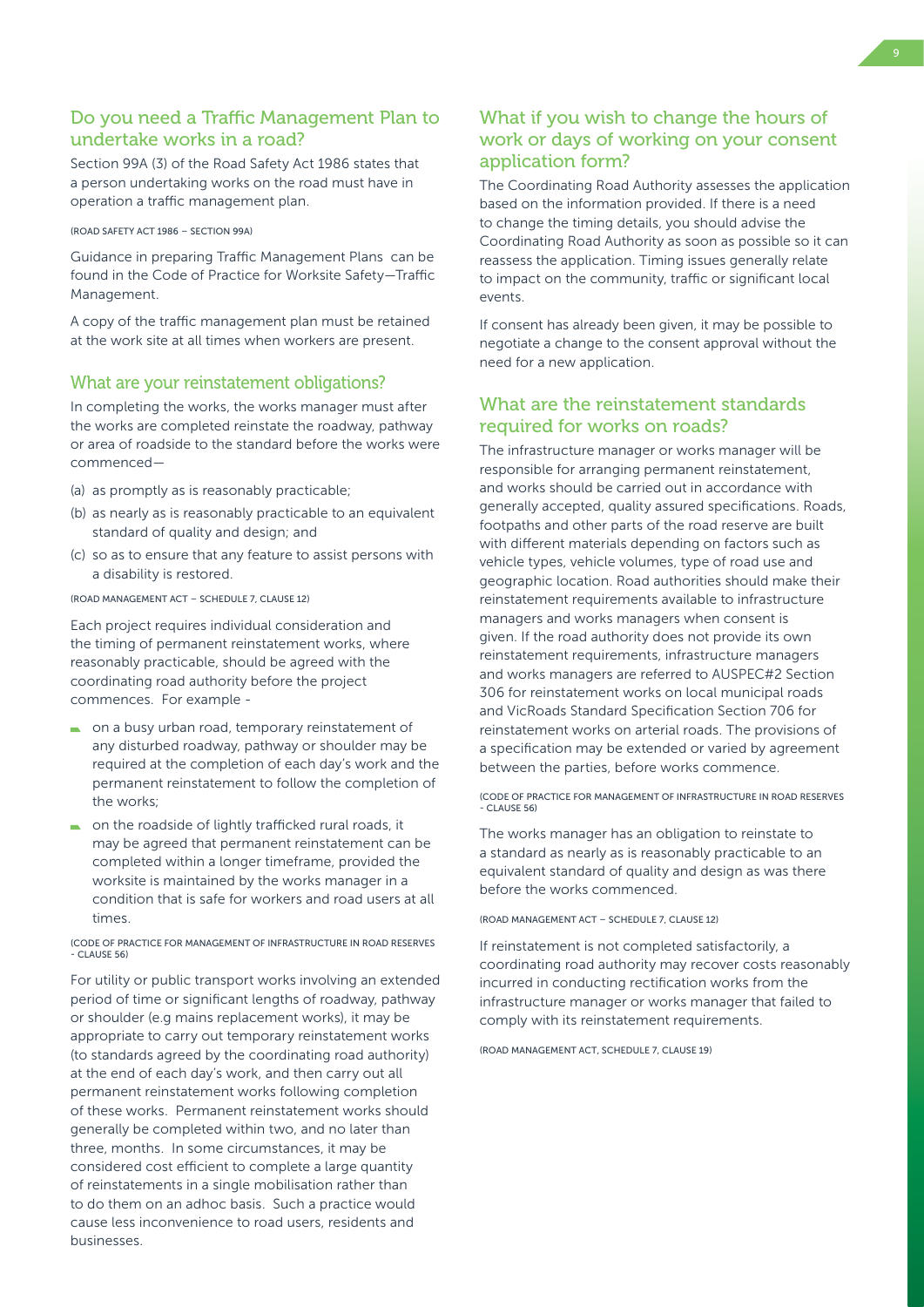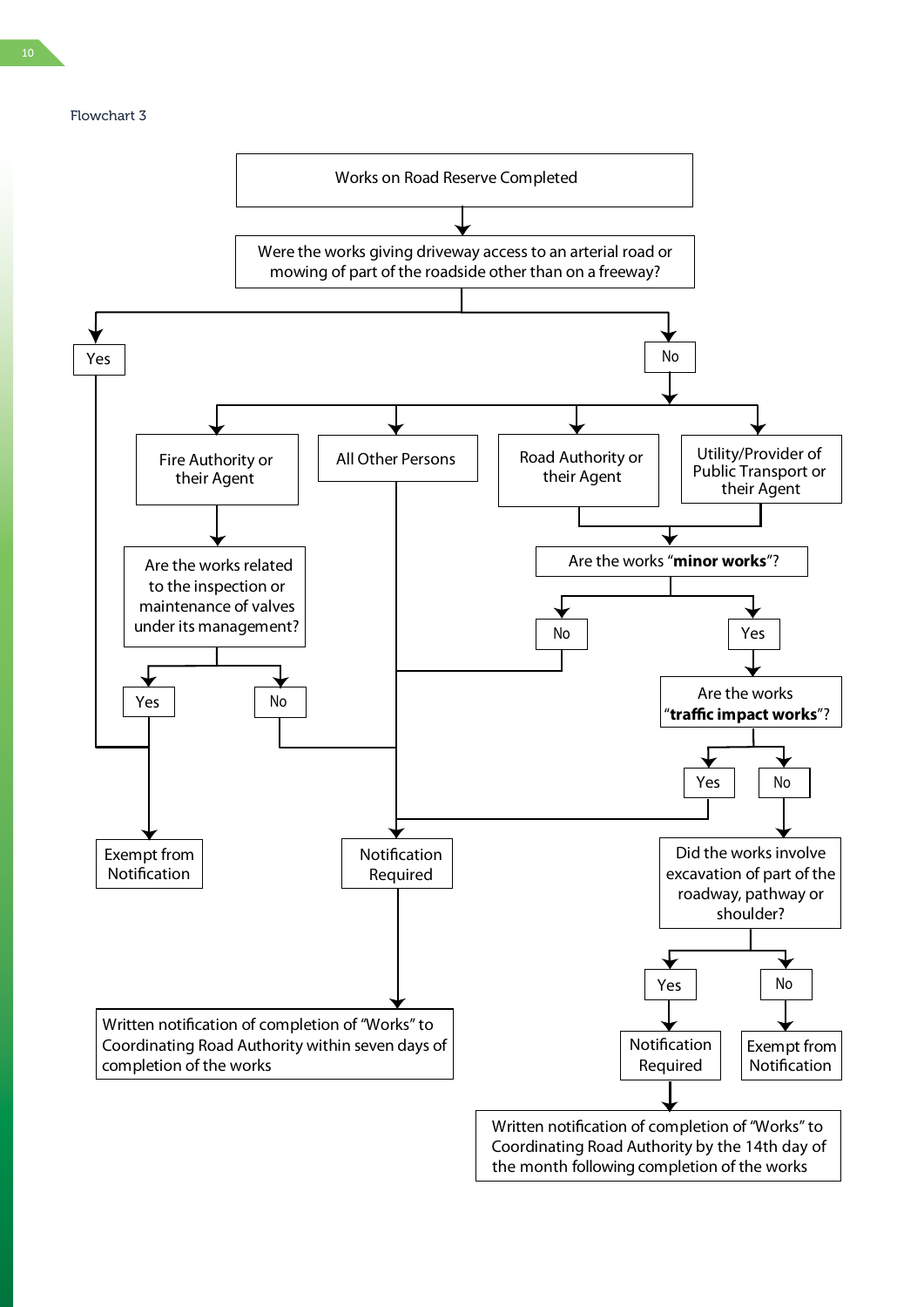### Notification requirements upon completion of works

### Who must you notify when the works are completed?

The works manager must within 7 days of completing any works, including any reinstatement works, notify the relevant coordinating road authority as to the works that have been completed.

- The period of 7 days may be varied by—
- (a) the relevant coordinating road authority;
- (b) the regulations.
- (Road Management Act Schedule 7, Clause 13)

The Road Management (Works & Infrastructure) Regulations 2005, Regulation 9 allows a Utility or Provider of Public Transport (or their agent) to provide written notification of completion of works to the coordinating road authority by the 14th day of the month next following completion of the works when they have undertaken minor works on a roadway, pathway or shoulder that did not involve traffic impact works.

(Road Management (Works & Infrastructure) Regulations 2005 - Regulation 9)

### Useful Information

Obtaining copies of Acts and Regulations Victoria Acts and Regulations may be downloaded free of charge from *dms.dpc.vic.gov.au*

Codes of Practice may be downloaded free of charge from *gazette.vic.gov.au*

### Web Sites:

- VicRoads *vicroads.vic.gov.au*
- Worksafe Victoria—*worksafe.vic.gov.au*
- Local Government Directory *infovic.vic.gov.au*
- Government Gazette—*gazette.vic.gov.au*
- Municipal Association of Victoria (for Council contacts) - *mav.asn.au*
- Dial Before You Dig *dialbeforeyoudig.com.au*
- Energy Safe Victoria *esv.vic.gov.au*

### Reference Documents

- Road Management Act 2004
- Road Management (Works & Infrastructure) Regulations 2005.
- Code of Practice for Management of Infrastructure in Road Reserves (October 2008)
- Code of Practice for Worksite Safety—Traffic Management (December 2004)
- Road Safety Act 1986
- Road Safety (Traffic Management) Regulations 2009